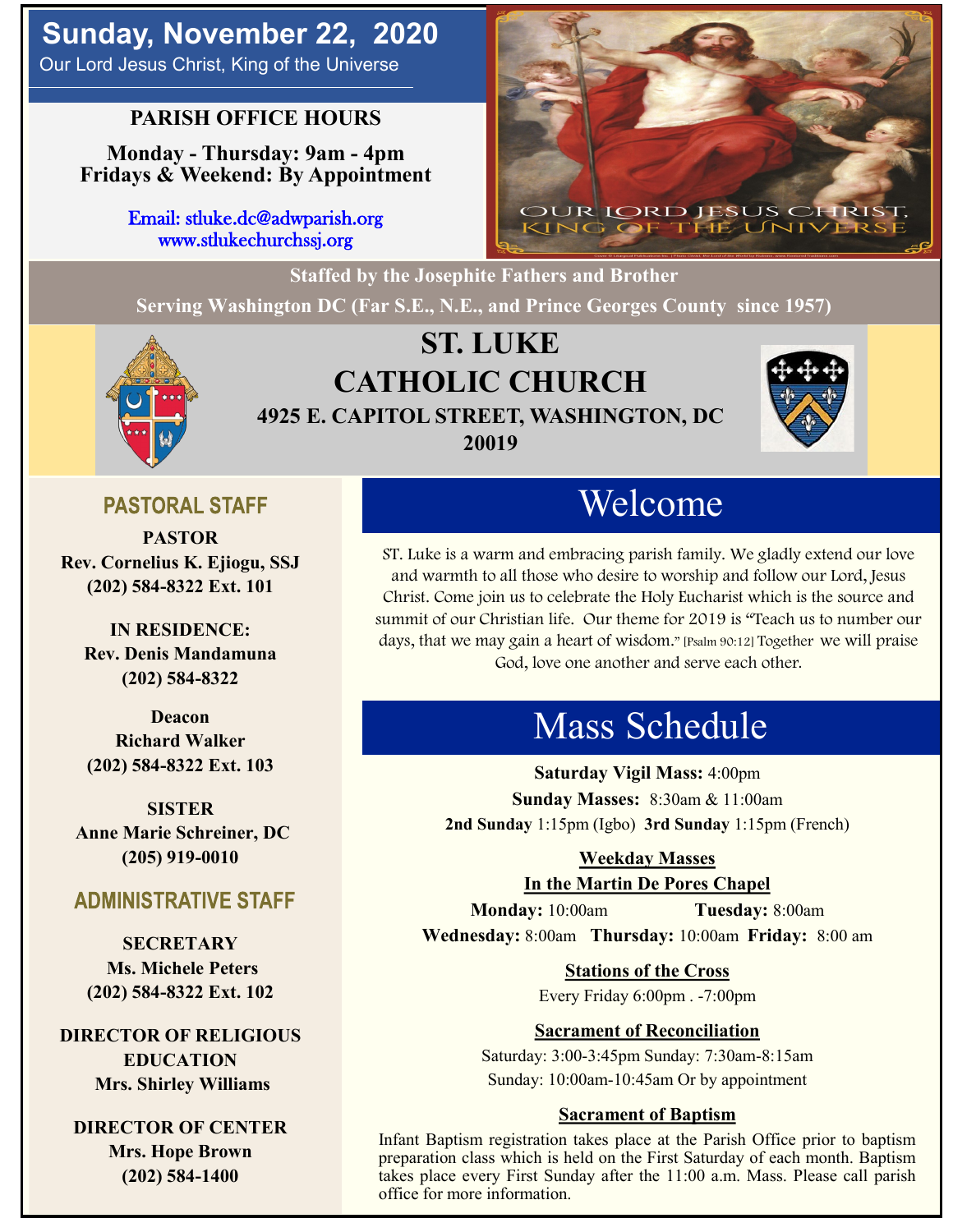**Our Lord Jesus Christ, King of the Universe Sunday, November 22, 2020**

# PASTOR'S CORNER

The Solemnity of Jesus Christ, King of the Universe

 Happy Solemnity of Jesus Christ, King of the Universe! This is the last Sunday of the Church year which means we focus on the final and glorious things to come! It also means that next Sunday is already the First Sunday of Advent. When we say Jesus is a king, we mean a few things. First, He is our Shepherd. As our Shepherd He desires to lead us personally as a loving father would. He wants to enter our lives personally, intimately and carefully, never imposing Himself but always offering Himself as our guide. The difficulty with this is that it's very easy for us to reject this kind of kingship. As King, Jesus desires to lead every aspect of our lives and lead us in all things. He desires to become the absolute ruler and monarch of our souls. He wants us to come to Him for everything and to become dependent upon Him always.

 But He will not impose this sort of kingship upon us. We must accept it freely and without reservation. Jesus will only govern our lives if we freely surrender ourselves over. When that happens, though, His Kingdom begins to become established within us! And through us in the world. Additionally, Jesus does wish for His Kingdom to begin to be established in our world. First and foremost this takes place when we become His sheep and thus become His instruments to help convert the world. However, as King, He also calls us to establish His Kingship by seeing to it that His truth and law is respected within civil society. It's Christ's authority as King that gives us the authority and duty as Christians to do all we can to fight civil injustices and bring about a respect for every human person. All civil law ultimately gains its authority from Christ alone since He is the one and only Universal King.

 But many do not recognize Him as King, so what about them? Should we "impose" God's law upon those who do not believe? The answer is both yes and no. First, there are some things we cannot impose. For example, we cannot force people to go to Mass each Sunday. This would hinder one's freedom to enter into this precious gift. We know Jesus requires it of us for the good of our souls, but it must still be embraced freely. However, there are some things that we must "impose" upon others. The protection of the unborn, poor and vulnerable must be "imposed." The freedom of conscience must be written into our laws. The freedom to practice our faith openly (religious liberty) within any institution must be "imposed" also. And there are many other things we could list here. What's important to point out is that, at the end of all time, Jesus will be returning to Earth in all His glory and He will then establish His permanent and unending Kingdom. At that time, all people will see God as He is. And His law will become one with "civil" law. Every knee will bend before the great King and all will know the truth.

 At that time, true justice will reign and every evil will be corrected. What a glorious day that will be! Reflect, today, upon your own embrace of Christ as King. Does He truly govern your life in every way? Do you allow Him to have complete control over your life? When this is done freely and completely, the Kingdom of God is established in your life. Let Him reign so that you can be converted and, through you, others can come to know Him as Lord of all! Lord, You are the sovereign King of the Universe. You are Lord of all. Come reign in my life and make my soul Your holy dwelling place. Lord, come transform our world and make it a place of true peace and justice. May Your Kingdom come! Jesus, I trust in You. https://catholic-daily-reflections.com/2020/11/21/the-solemnity-ofjesus-christ-king-of-the-universe/

our lord jesus Christ, king of the Universe

 Many Americans are fascinated with England's monarchy. For many different reasons, we are drawn to the regal pageantry and all of the protocols associated with royal lifestyles. What's most amazing is that for all of the media attention focused on the comings and goings of English royalty, they really have very little effect on the day to day dealings of their country. Thoughts and images of kings and queens are often centered on this story book understanding of who and what they are. We associate protocols, etiquette, and proper words and actions to how we approach members of a royal family. These tools serve the necessary purpose of keeping them isolated, enthroned, and at a distance. There is something attractive about being an observer of ritual, pomp, and circumstance. It's almost theatrical.

 Is this how we see Jesus Christ, too? We often behave as if Christ is an isolated, enthroned, royal, and even ineffective king. Jesus wants nothing to do with having the status of an earthly king. Jesus also does not want to be watched, observed, or set apart. He wants to get down and dirty with the very stuff of life especially the poor, marginalized, confused, hurting, lost, broken, imprisoned, and forgotten ones. Jesus is the king who turns the tables on us and wants not only our attention but our engagement and conversion. He wants us to get dirty too.

 How we treat other people is at the heart of Christ's kingdom. "Whatever you did for one of the least brothers of mine, you did for me." At different times in our lives we are all counted among the "least" ones. We may not be physically poor, but we can easily become emotionally and spiritually poor. We may not be marginalized as many physically are, cast aside because they have too many needs or don't quite fit in. But who hasn't experienced isolation, loneliness, inner turmoil, angst, heartache, or loss? Almost every human being has experienced brokenness at one point or another, or will most definitely at some future point, facing discouragement, fear, insecurity. People are thirsty for more than water. We are imprisoned by our prejudices, misconceived notions and ideas, selffocused obsessions and ideologies. There is a lot of pain and many least ones around us. Stop, look and listen. This is what Christ the King is asking us to do. Look deeply into the eyes and soul of your sisters and brothers, all of them, and see Christ himself.

 Being a spectator and observing all of the pageantry isn't enough. Jesus wants us to inherit the kingdom and live the kingdom. It is built on the blocks of love, mercy, compassion, hope, faith, and blessing. It engages those who want it, changes and informs minds, inspires and transforms hearts, converts and renews souls, and sets things right. There is such a great need around us. Are you ready and willing to do whatever you can to serve in God's kingdom? Liturgical Publications 2015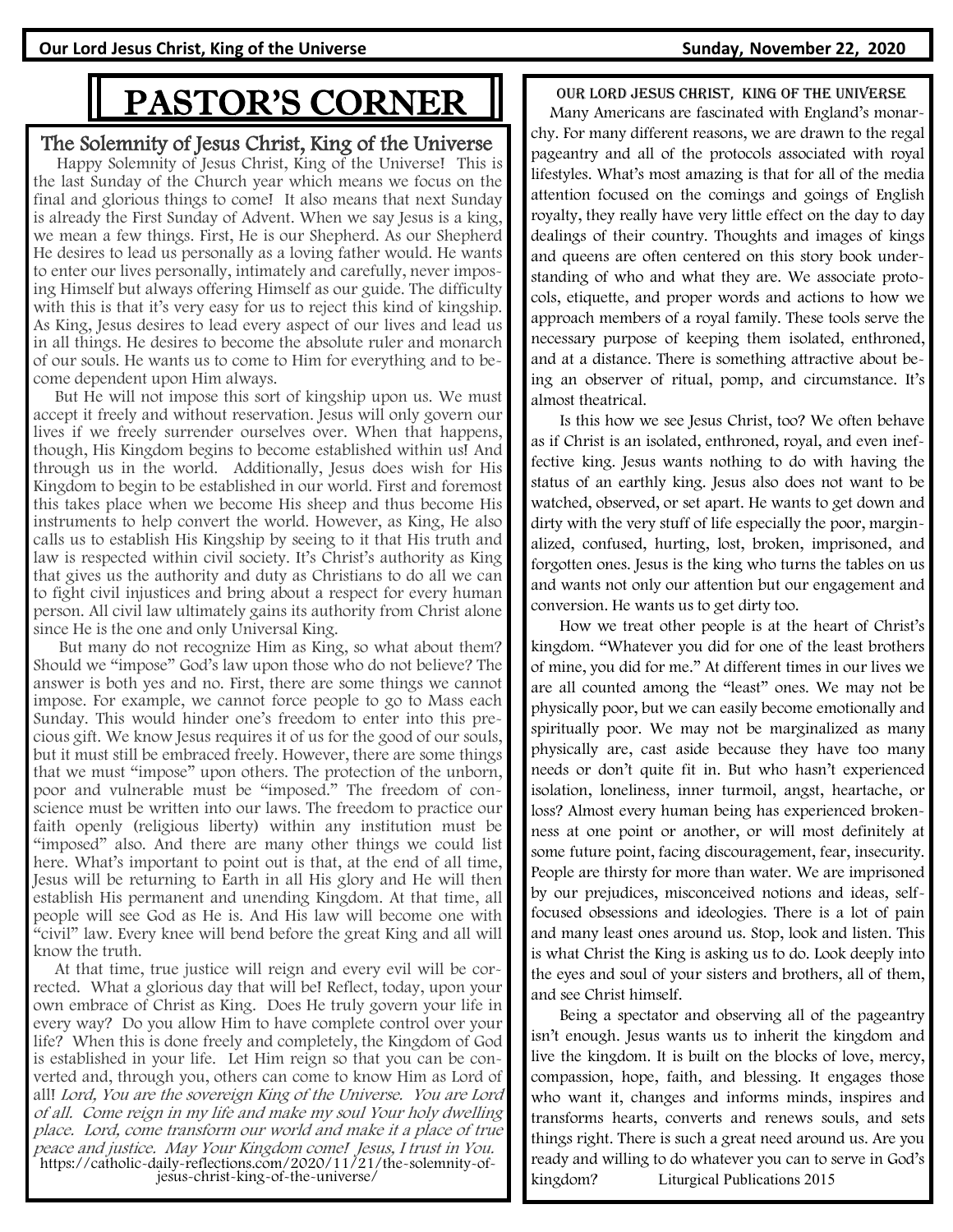**Our Lord Jesus Christ, King of the Universe Sunday, November 22, 2020** 

### HAPPY BIRTHDAY/ANNIVERSARY

We would like to wish a wonderful happy birthday Lois Williams, Jamallon Owens, Beatrice Kouemou, Elijah Messiah Grinage, Alvin Hyde, Rita Kitchings, Kara Smith-Onyeukwu and a wonderful wedding anniversary for Mr. & Mrs. Chinazor & Charmaine Onianwah.

May the Joy of the Lord be your STRENGTH!!!

# Church Support

Please consider making a donation to support our parish during this trying times. You may Drop off or mail your gifts to the parish. You may give online through our website: http://www.stlukechurchssj.org/ And clicking on the donate button. You may also **TEXT**: 202-335-3116 God bless and keep you safe.

 **Readings for the week of November 22, 2020 Sunday:** Ezekiel 34:11-12, 15-17/Psalms 23:1-2, 2 -3, 5-6 [1]/1 Corinthians 15:20-26, 28/Matthew 25:31-46 **Monday:** Revelation 14:1-3, 4b-5/Psalms 24:1bc-2, 3-4ab, 5-6 [cf. 6]/Luke 21:1-4 **Tuesday:** Revelation 14:14-19/Psalms 96:10, 11- 12, 13 [13b]/Luke 21:5-11 **Wednesday:** Revelation 15:1-4/Psalms 98:1, 2-3ab, 7-8, 9 [Revelation 15:3b]/Luke 21:12-19 **Thursday:** Revelation 18:1-2, 21-23; 19:1-3, 9a/ Psalms 100:1b-2, 3, 4, 5 [Revelation 19:9a]/Luke 21:20-28 **Friday:** Revelation 20:1-4, 11—21:2/Psalms 84:3, 4, 5-6a and 8a [Revelation 21:3b]/Luke 21:29- 33 **Saturday:** Revelation 22:1-7/Psalms 95:1-2, 3-5, 6- 7ab [1 Corinthians 16:22b]/Luke 21:34-36 **Next Sunday:** Isaiah 63:16b-17, 19b; 64:2-7/Psalms

80:2-3, 15-16, 18-19 [4]/1 Corinthians 1:3-9/Mark

#### **WEEKLY MASS**

**Monday 11/23 Repose of the soul of James Brisbon+++ by Hilda McDougald**

**Tuesday 11/24 Birthday blessings for Beatrice Kouemou by Family** 

**Wednesday 11/25 St. Catherine**

**Thursday 11/26 Birthday blessings for Emillienne Tchako by Beatrice & Family**

**Friday 11/27 Repose of the soul of Norma Henson +++ by-Sodality**

**Saturday 11/28** Weekday

### Pray for the Sick & Shut-In of Our Parish

Barbara Barnes Blanche Bourm Barbara Batts Tanisha Bennett Tammy Berry Ruth Bundy Beatrice Carroll Melinda Conrad-Brown Edith Cornish Aniceto Charles Patricia Chase Valene Chemoo Joyce Cristwell Alvera Dance Iyana Davage

Marita C. Edelin Tina Garvin Elizabeth Gillem Florence Hall Steve Halle Chris Hawkins Charlene Haywood Brenda Henson James Holley Rudolph Holley James Hughes Melvin Jamison Mary Ann Johnson David & Keisha Jones Dawn Lattimer Lawrence Lee

Maria A. Logan Bernadette Mahoney Doreene Mahoney Barbara Mallory Doris McCannon Alice L. Montague Veronica Murray David Neal Florence Patterson Marlene Patterson Silvia Perry Lillian Pharms Kecia Proctor Doreene Redd Leroy Sandifer Betty Smith

Kayla Tatum Rolland Taylor Gloria Thompson-Price James F. Thompson, Jr. Matthew Thompson Barbara B. Tyler Wayne A. Wallace Marquita Ward Shiela Washington Steven Washington Cecelia Williams Wellington Waters Dolores Woodard, Jr. Harold Woodard, Sr.

St Luke military families.

All the Homeless men and women in our community.

Please pray for all those who are sick but have no one to pray for them